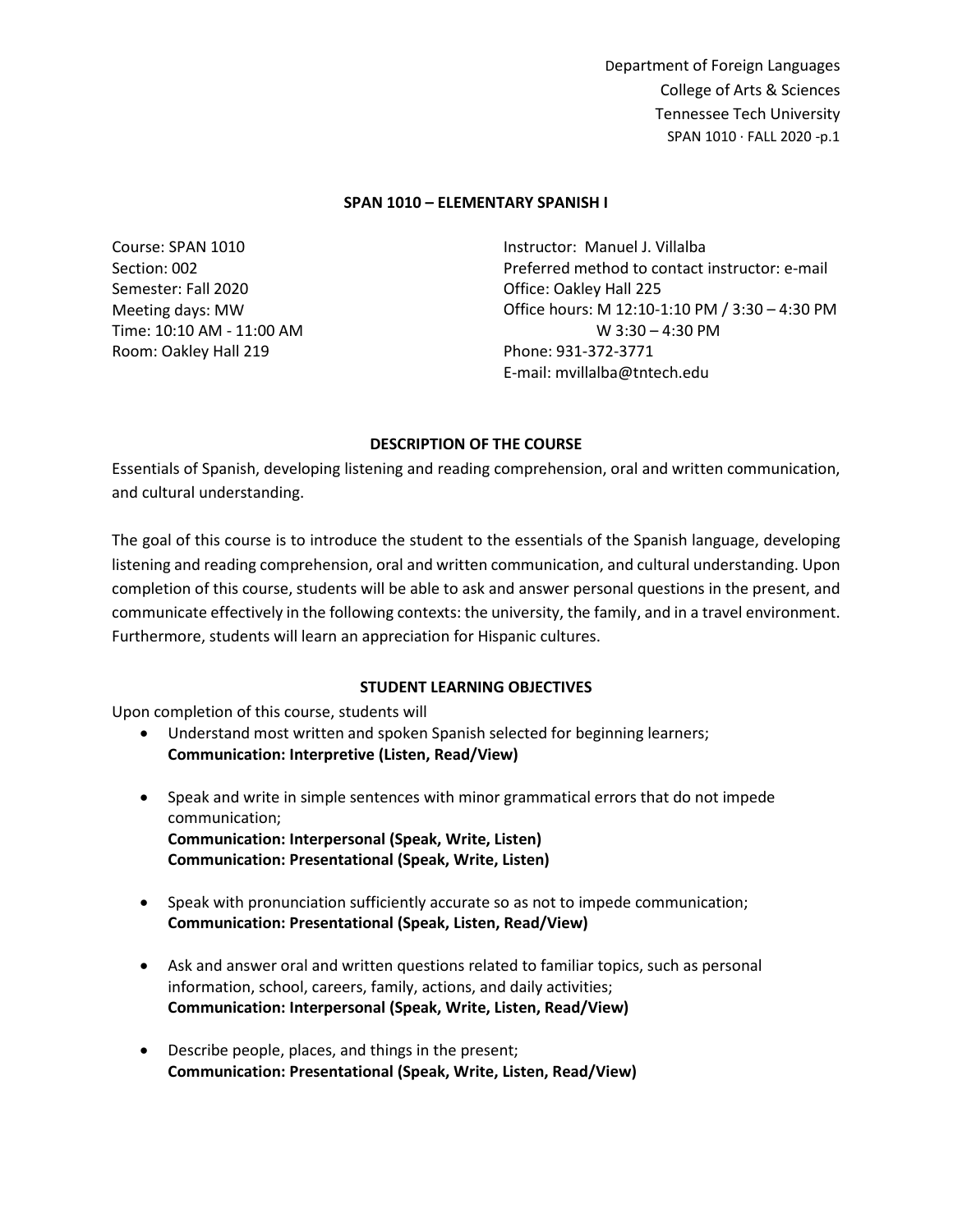• Converse on an elementary level, observing basic courtesy requirements and social demands of the culture;

## **Communication: Interpersonal (Speak, Listen, Read/View)**

• Understand the diverse culture of the Spanish-speaking world and describe some of its basic geographical facts.

**Cultures (Relating Cultural Products to Perspectives)**

# **METHODOLOGY**

The course is taught using the communicative approach. This means that we USE the Spanish studied by the students at home in meaningful, real-life contexts in the classroom. A variety of teaching techniques and formats are employed to optimize the students' use of Spanish in class, such as TPR (Total Physical Response), group work (involving conversations, role playing, and grammar and vocabulary exercises), audio and visual exercises, brief grammar reviews, cultural explanations, and assigned work from the online Website.

This is a Spanish language course. The professor and the students will speak only Spanish in class.

## **MATERIALS**

## **Required text and materials**

- Blanco, José A. and Philip R. Donley. *Vistas: Introducción a la lengua española*. 5th ed., Vista Higher Learning, 2016.
- Online Maestro WEB-SAM account that accompanies Vistas (5th edition). The passcodes are included if you buy the text NEW. If you buy the text USED, your passcodes for WEBSAM are sold separately in the bookstore. You may also purchase access to WEB-SAM online by going to http://vistahigherlearning.com/store/tntech.htm/.

## **Recommended texts**

- *The Oxford Spanish Dictionary (Spanish-English/English Spanish)*, eds. Beatriz Galimberti Jarman Roy Russell. Oxford: Oxford University Press, 2008.
- *WordReference.com (English-Spanish Dictionary)* On-line source: http://www.wordreference.com/es/translation.asp

# **iLearn**

Our section has a shell on iLearn that will be updated regularly with announcements, handouts for students to print out and other useful information. Students will be responsible for checking this site at least once in between class sessions.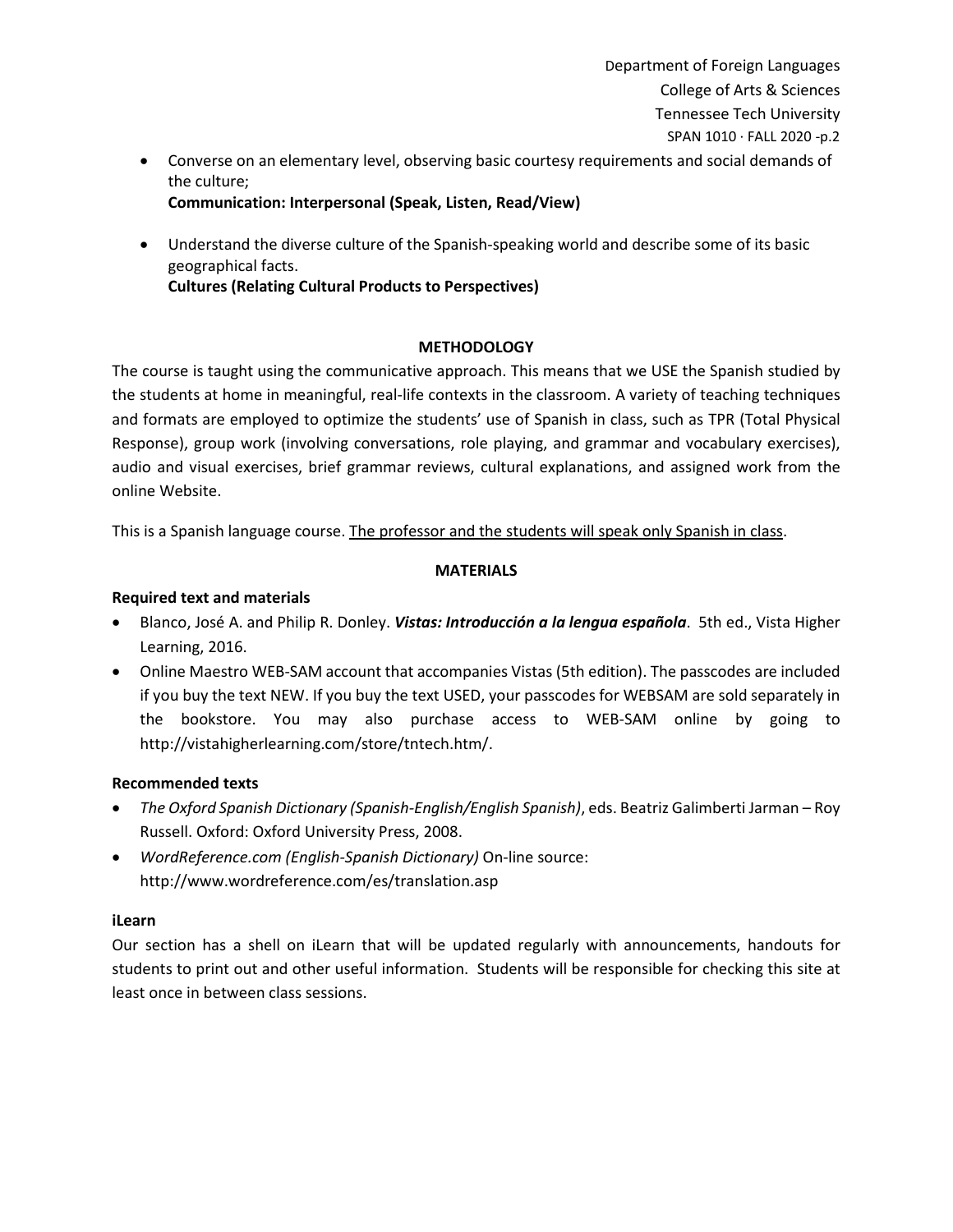#### **COURSE REQUIREMENTS**

## **Final Exam (20%)**

The final exam will cover all material learned during the session. In its standard format, you will expect to find in the exam an oral exercise, a vocabulary exercise, two or three grammar exercises, a writing exercise, a culture exercise, and a reading comprehension exercise.

### **Exams [20% (10% each)]**

During the session, we will have two exams that will test the student progress on each of the different lessons. Each 50-minute exam will cover all assigned material and will be given as indicated in the course calendar.

### • **Make-up Exam Policy**

The professor will NOT create any exams for those students who missed an exam, whether the reason is excused or unexcused. For those students who have an excusable absence for the date of the missed exam, their final exam grade will replace their missed exam grade.

### **Oral Exams [15% (7.5% each)]**

We will have two oral exams that will test the student progress on the acquisition of oral skills. Conversations will be held in groups of two as indicated in the course calendar. The oral exams will take place in the instructor's office. Each group will be aware of some possible scenarios from which one will be randomly chosen. After each conversation, the instructor may ask additional questions. Note: This is a conversation and should NOT be memorized. Detailed instructions and materials will be posted on iLearn.

### **Compositions 5% [2.5% each (1.25%: first version & 1.25%: second version)]**

During the session, students will write two compositions in Spanish. The first version will be written in class and the second will be submitted according to the calendar in the syllabus. The topics for the compositions will be presented in class and posted on iLearn along with further instructions. No dictionaries, books or electronic devises are allowed for the first version.

All assignments are due in print before or at the start of class on the due date. "In print" means on paper, typed (Times New Roman 12) and double-spaced. E-mail or other electronic submissions will not be accepted, if not accompanied with a medical excuse. The document should follow the M.L.A. style. Text margins must be 1 inch for top/bottom and left/right. All pages must be numbered on the top right corner, and pages are to be stapled (not glued or folded) in the upper left hand corner. Do not include covers or title pages. The top part of your first page must include the following: (1) Full name (2) Course code and section (3) Session and year (4) Instructor name (5) Assignment title as indicated on the syllabus and due date and (6) Hand-in date. The title of your paper must be centered. Any composition that fails to meet these directions will be deducted 8 points.

### **Homework 20% (4% per chapter)**

Your instructor will assign homework almost daily from the online WEB-SAM system. It is essential that students review, correct, and understand their mistakes; this process is an essential one when learning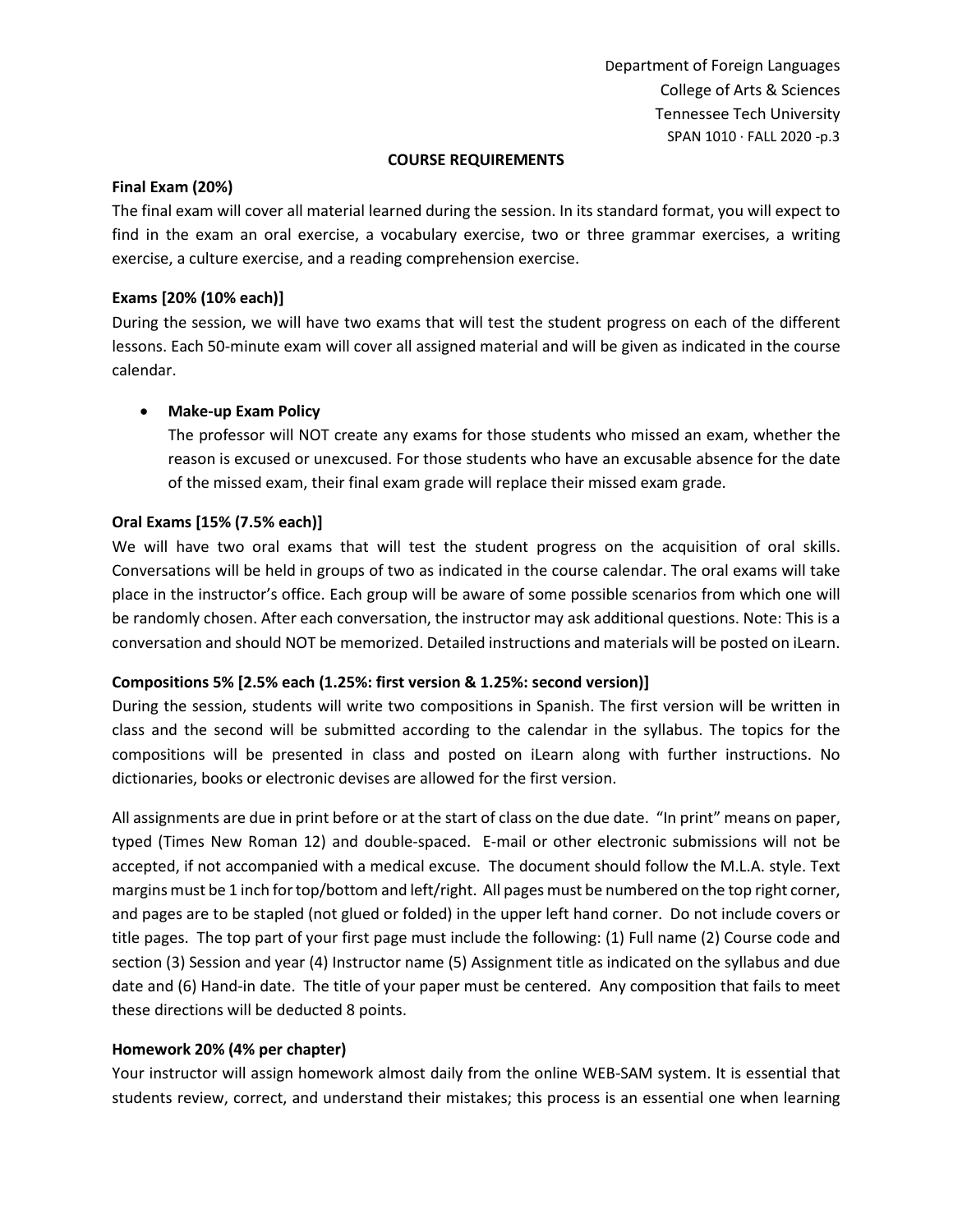any subject. Students must complete the exercises in a timely manner, according to the attached class calendar.

\*\*\*Please note that all of the homework (tarea) is found on WEB-SAM (online at http://vistas.vhlcentral.com) and is due ON the day marked on the on-line calendar. You must do all exercises in each section. Complete the Workbook topic and scroll down and complete the Lab Manual topic.

#### **Blog (5%)**

Each student will write a weekly blog about his/her life as a student (12 entries total). In each entry the student must write about his/her life on campus. The students must remember that this content is public. The blog tools can be found on iLearn. The minimum length of each entry will be 75 words and the presentation of the blog will count toward the overall grade (See the blog rubric posted on iLearn). The deadline of every entry will be Sunday at 11:59 PM. No late materials will be considered. Also every student will have to write one comment in three blog entries of other fellow students every time that a blog entry is assigned (12 entries X 3 comments = 36 comments total). The grade of the comments will be part of the participation grade. If any student considers that s/he does not want to make public his/her work for the class, s/he must explain his/her concern to the instructor, and s/he will be assigned an alternative way to submit this assignment in a traditional private way.

#### **Friday conversations (10%)**

Every Friday, students will submit a 7 minute recorded conversation developing a situation proposed by the instructor. Each conversation must be conducted entirely in Spanish.

#### **Participation (5%)**

Active, scholarly participation is mandatory in this class. All students are expected to participate in every class meeting by responding to questions from the instructor and fellow students as well as by commenting on assignments due in each particular session. No outstanding grade can be obtained in this class without constant, proactive, responsible, and scholarly participation. Points will be taken off the students' participation grades each time that the instructor notices a lack of preparation in the student or when s/he should fail to bring to class the materials required.

Two participation grades will be given to students during the session. These grades evaluate how well students come to class prepared to engage in class as well as activities.

#### **Attendance**

Due to the special circumstances posed by the COVID-19 pandemics, **attendance in this class is not mandatory**.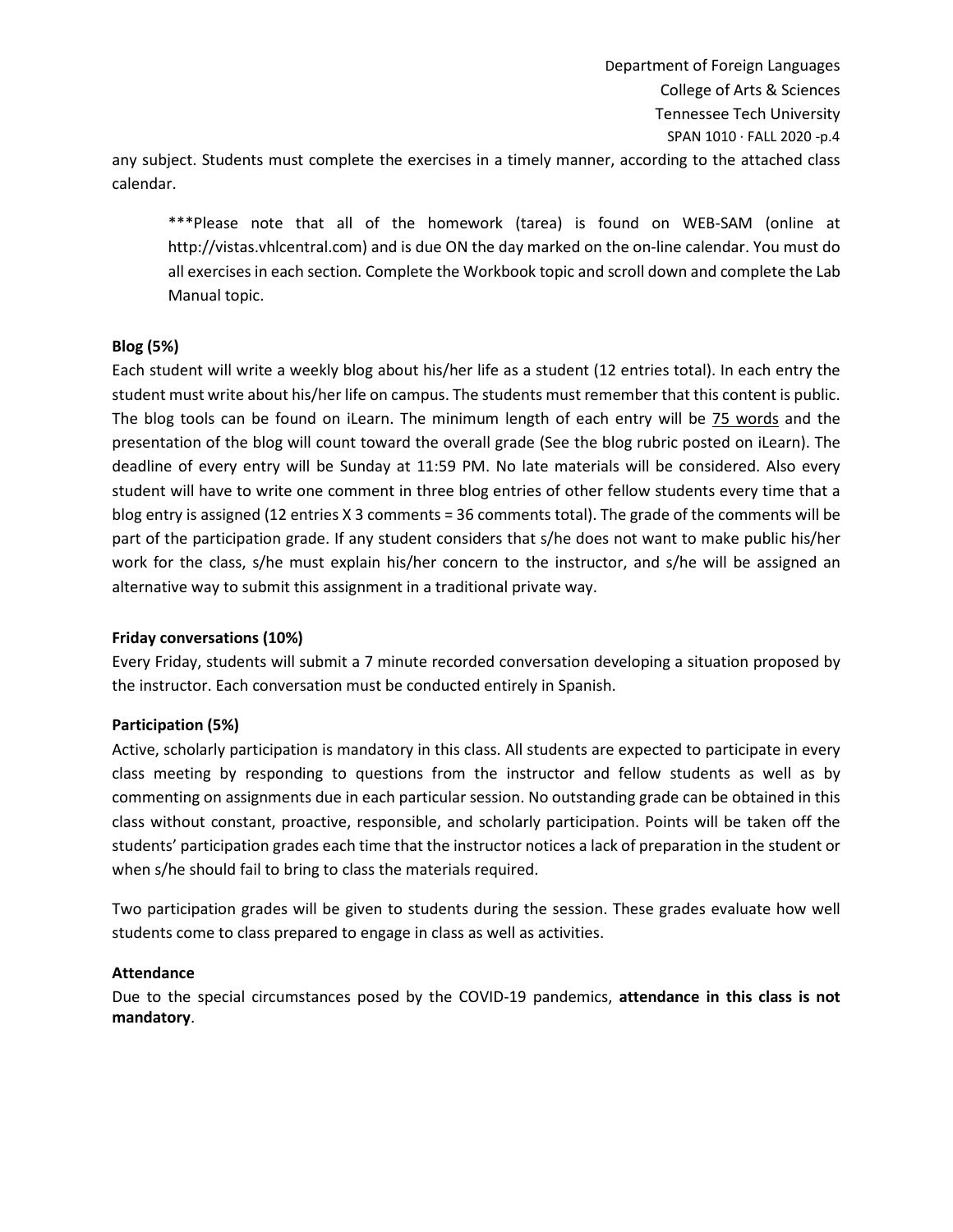#### **FINAL GRADE**

- Final exam: 20%
- Exams: 20% (10% each)
- Oral exams: 15% (7.5% each)
- Compositions: 5% (2.5% each; 1.25%: first version; 1.25%: second version)
- Blog: 5%
- Homework: 20% (4% per chapter)
- Friday´s Conversation: 10%
- Participation: 5%

**§ Grade scale: A = 90-100; B = 80-89; C = 70-79; D = 60-69; F = 0-59.**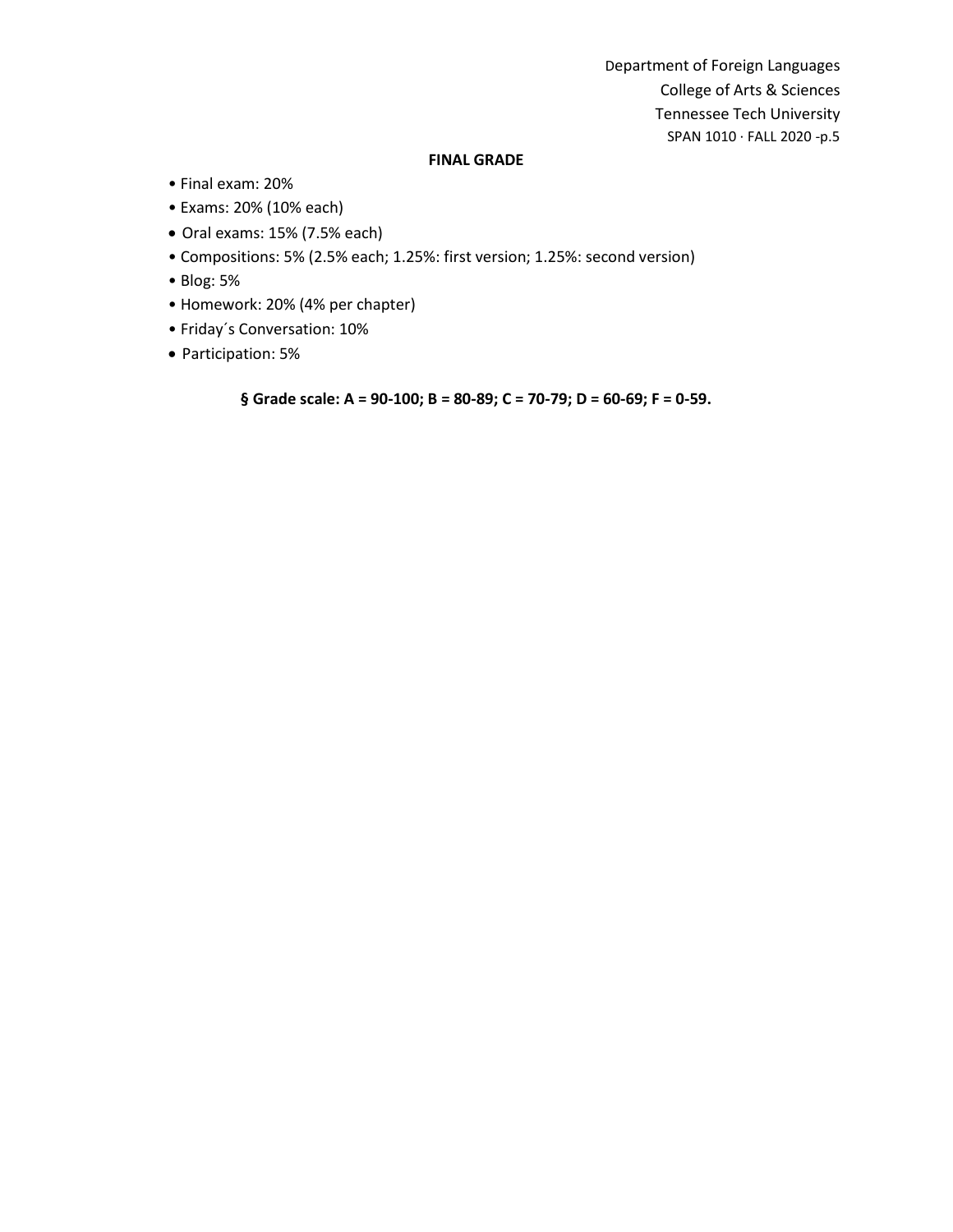## **CALENDAR**

| Fecha                                    | Tema(s) a discutir en clase                            | <b>Tarea</b><br>para la próxima clase |
|------------------------------------------|--------------------------------------------------------|---------------------------------------|
| Clase 1.A:<br>Lunes,<br>24 de agosto     | Presentación del instructor<br>e introducción al curso |                                       |
| Clase 1.B:<br>Miércoles,<br>26 de agosto | Presentación del instructor<br>e introducción al curso |                                       |
| Viernes,<br>28 de agosto                 | No hay asignaciones                                    |                                       |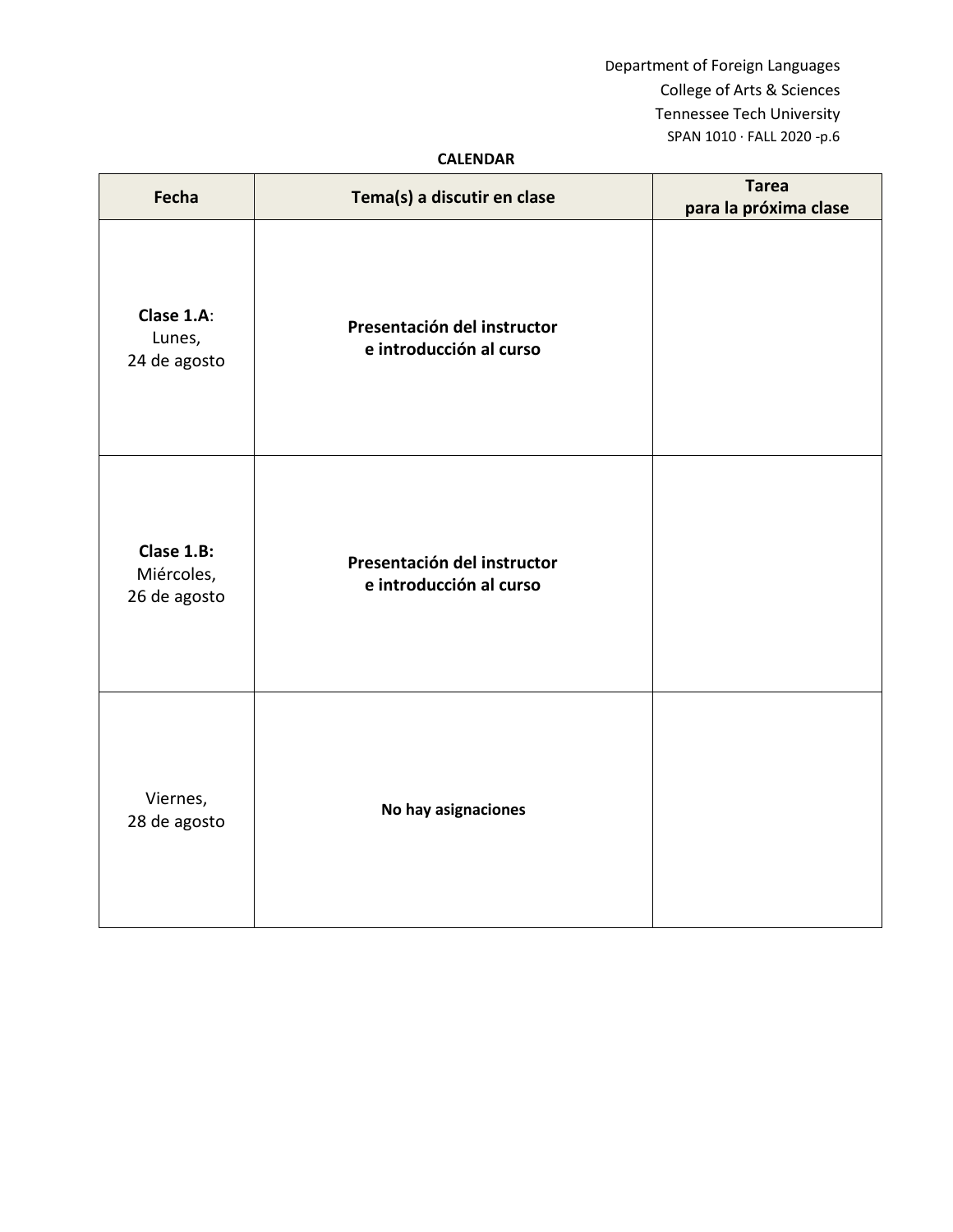| Fecha                                       | Tema(s) a discutir en clase                                                                                                                                     | <b>Tarea</b><br>para la próxima clase |
|---------------------------------------------|-----------------------------------------------------------------------------------------------------------------------------------------------------------------|---------------------------------------|
| Clase 2.A:<br>Lunes,<br>31 de agosto        | Lección 1<br>Hola, ¿qué tal? (2-5)<br>Fotonovela (6-7)<br>Cultura (10-11)<br>Nouns and articles (12-15)<br>Numbers 0-30 (16-18)<br>Present tense of SER (19-23) |                                       |
| Clase 2.B:<br>Miércoles,<br>2 de septiembre | Lección 1<br>Hola, ¿qué tal? (2-5)<br>Fotonovela (6-7)<br>Cultura (10-11)<br>Nouns and articles (12-15)<br>Numbers 0-30 (16-18)<br>Present tense of SER (19-23) |                                       |
| Viernes,<br>4 de septiembre                 | No hay asignaciones                                                                                                                                             | <b>Redactar: Blog 1</b>               |
| Lunes,<br>7 de septiembre                   | <b>Labor Day Holiday</b>                                                                                                                                        |                                       |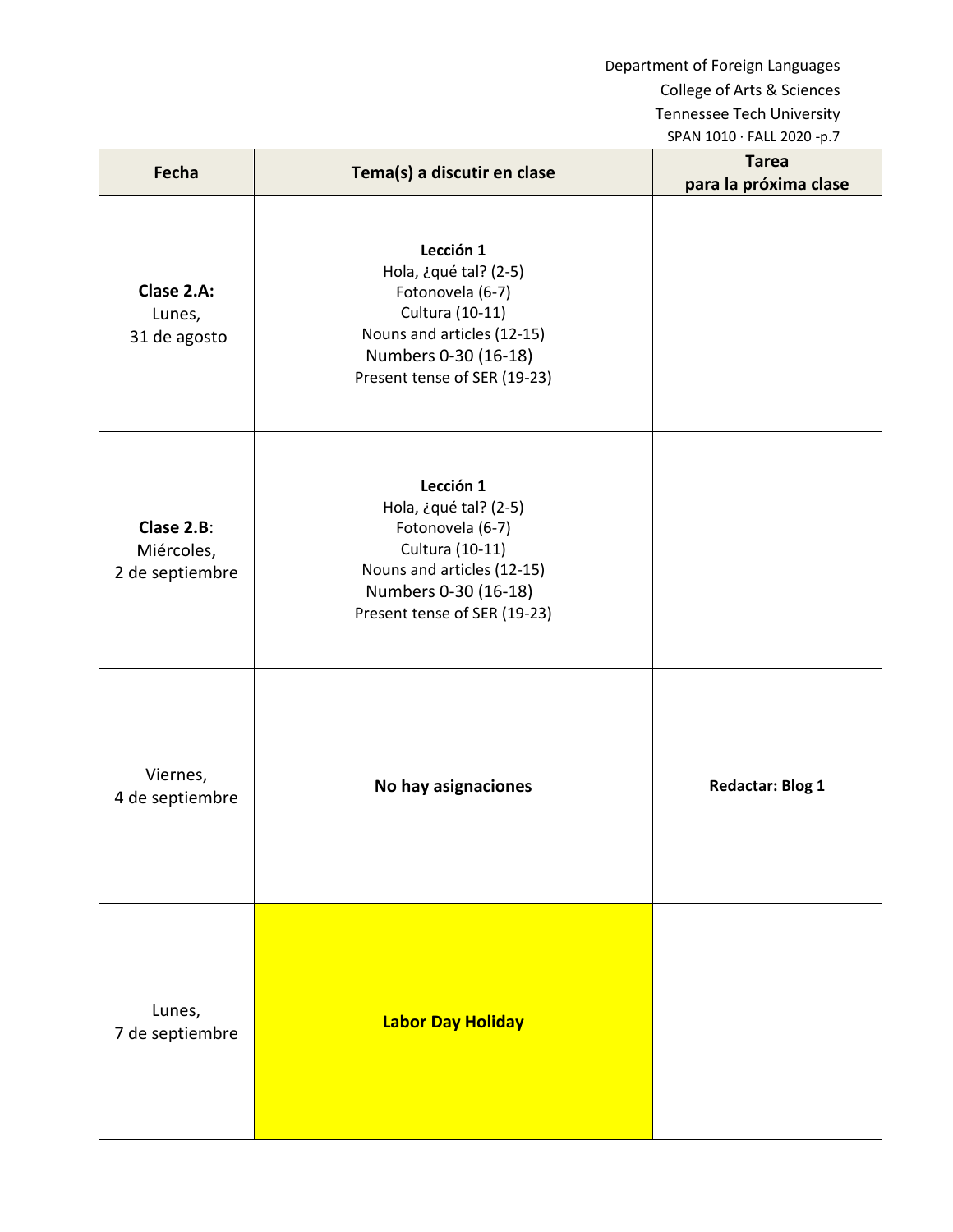| Fecha                                        | Tema(s) a discutir en clase                                                                                                                                                                                                                               | <b>Tarea</b><br>para la próxima clase |
|----------------------------------------------|-----------------------------------------------------------------------------------------------------------------------------------------------------------------------------------------------------------------------------------------------------------|---------------------------------------|
| Clase 3.B:<br>Miércoles,<br>9 de septiembre  | Lección 1<br>Telling time (24-27)<br>Lectura, Escritura, Escuchar (30-33)<br>Panorama (34-37)<br>Composición 1 (primera versión)                                                                                                                          |                                       |
| Viernes,<br>11 de septiembre                 | Situación 1 - Examen Oral                                                                                                                                                                                                                                 | <b>Redactar: Blog 2</b>               |
| Clase 4.A:<br>Lunes,<br>14 de septiembre     | Lección 1<br>Telling time (24-27)<br>Lectura, Escritura, Escuchar (30-33)<br>Panorama (34-37)<br>Lección 2<br>En la universidad (40-43)<br>Fotonovela (44-47)<br>Cultura (48-49)<br>Present tense of -AR verbs (50-54)<br>Composición 1 (primera versión) |                                       |
| Clase 4.B:<br>Miércoles,<br>16 de septiembre | Lección 2<br>En la universidad (40-43)<br>Fotonovela (44-47)<br>Cultura (48-49)<br>Present tense of -AR verbs (50-54)                                                                                                                                     |                                       |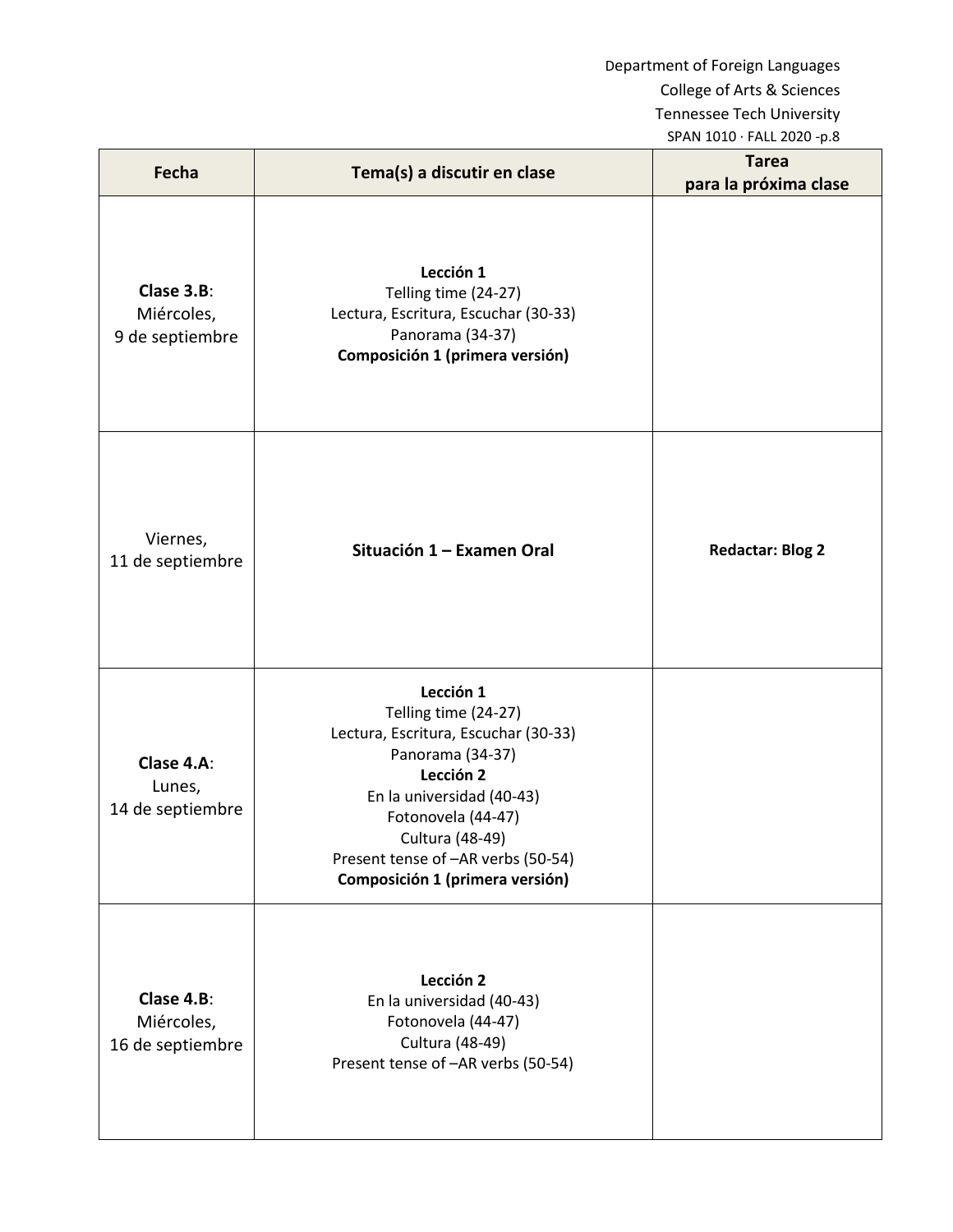| Fecha                                        | Tema(s) a discutir en clase                                                                                                                                                                                       | <b>Tarea</b><br>para la próxima clase |
|----------------------------------------------|-------------------------------------------------------------------------------------------------------------------------------------------------------------------------------------------------------------------|---------------------------------------|
| Viernes,<br>18 de septiembre                 | Situación 2 – Examen Oral                                                                                                                                                                                         | <b>Redactar: Blog 3</b>               |
| Clase 5.A:<br>Lunes,<br>21 de septiembre     | Lección 2<br>Forming questions in Spanish (55-58)<br>Present tense of ESTAR (59-62)<br>Numbers 31 and higher (63-65)<br>Lectura, Escritura, Escuchar (68-71)<br>Panorama (72-75)                                  |                                       |
| Clase 5.B:<br>Miércoles,<br>23 de septiembre | Lección 2<br>Forming questions in Spanish (55-58)<br>Present tense of ESTAR (59-62)<br>Numbers 31 and higher (63-65)<br>Lectura, Escritura, Escuchar (68-71)<br>Panorama (72-75)<br>Composición 1 (versión final) |                                       |
| Viernes,<br>25 de septiembre                 | Situación 3 - Examen Oral                                                                                                                                                                                         | <b>Redactar: Blog 4</b>               |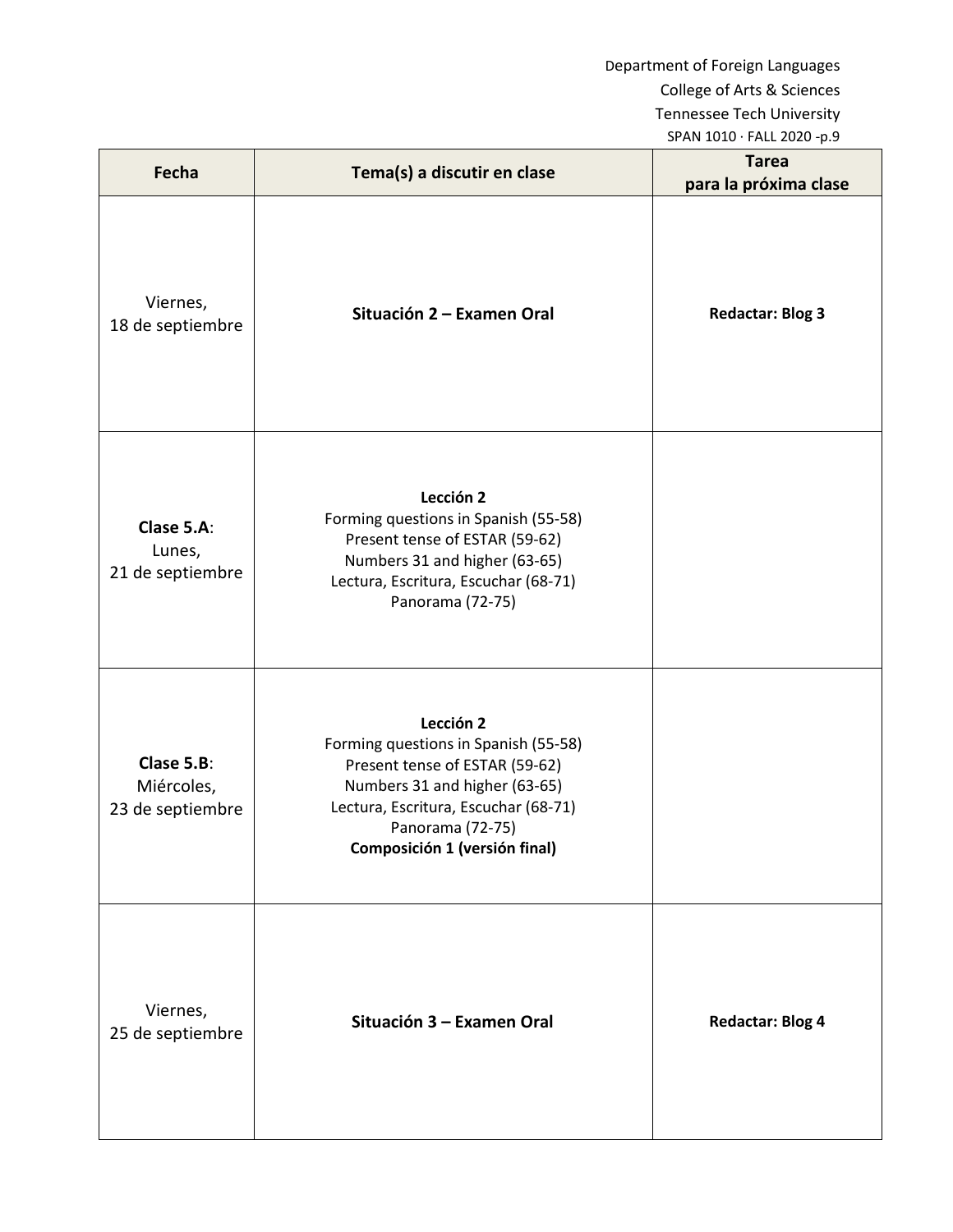| Fecha                                        | Tema(s) a discutir en clase                                                                                | <b>Tarea</b><br>para la próxima clase |
|----------------------------------------------|------------------------------------------------------------------------------------------------------------|---------------------------------------|
| Clase 6.A:<br>Lunes,<br>28 de septiembre     | Examen 1<br>Composición 1 (versión final)                                                                  |                                       |
| Clase 6.B:<br>Miércoles,<br>30 de septiembre | Examen 1                                                                                                   |                                       |
| Viernes,<br>2 de octubre                     | Situación 4 – Examen Oral                                                                                  | <b>Redactar: Blog 5</b>               |
| Clase 7.A:<br>Lunes,<br>5 de octubre         | Lección 3<br>La familia (78-81)<br>Fotonovela (82-85)<br>Cultura (86-87)<br>Descriptive adjectives (88-92) |                                       |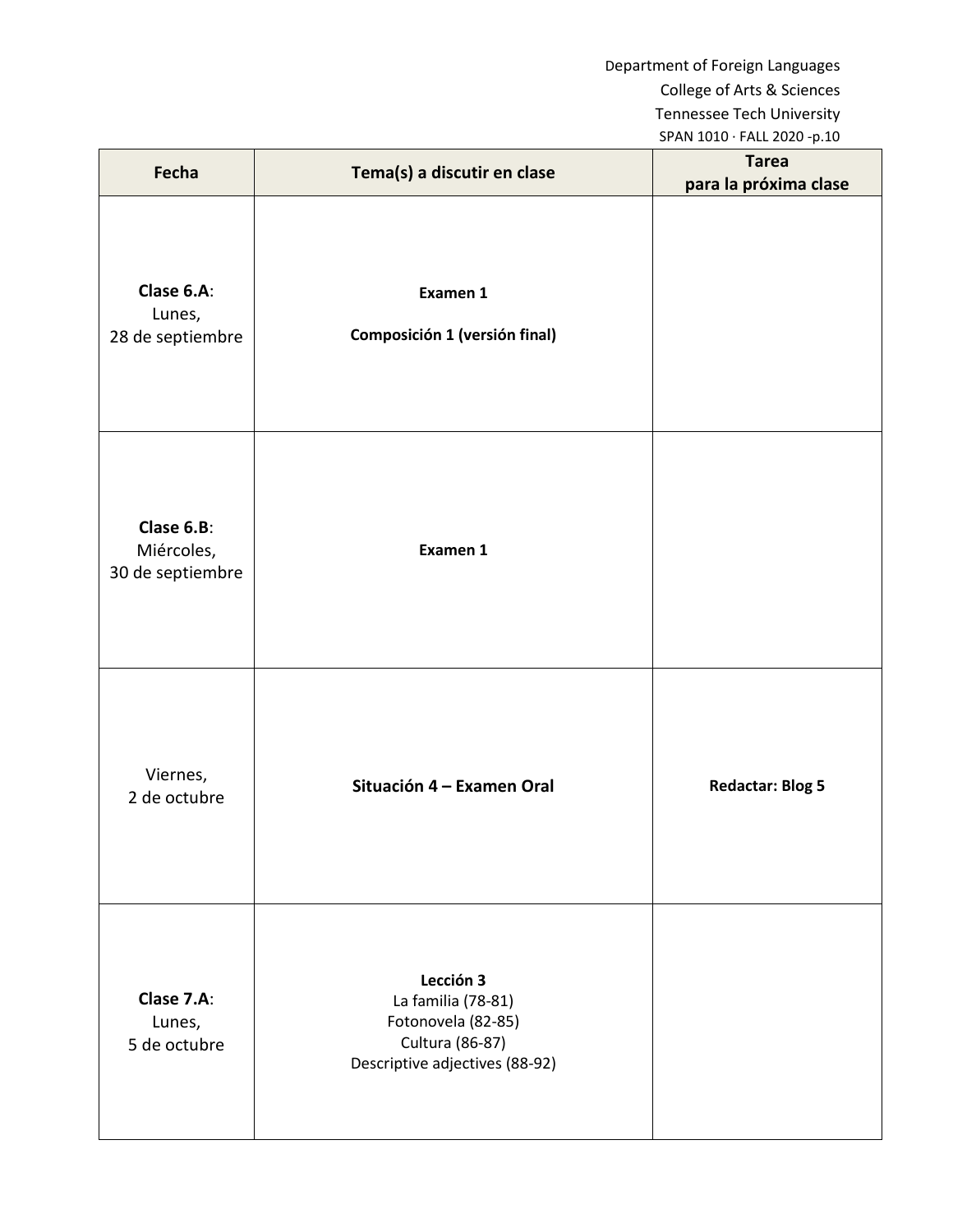| Fecha                                     | Tema(s) a discutir en clase                                                                                                           | <b>Tarea</b><br>para la próxima clase      |
|-------------------------------------------|---------------------------------------------------------------------------------------------------------------------------------------|--------------------------------------------|
| Clase 7.B:<br>Miércoles,<br>7 de octubre  | Lección 3<br>La familia (78-81)<br>Fotonovela (82-85)<br>Cultura (86-87)<br>Descriptive adjectives (88-92)                            |                                            |
| Viernes,<br>9 de octubre                  | <b>Examen Oral</b>                                                                                                                    | Participación 1<br><b>Redactar: Blog 6</b> |
| Lunes,<br>12 de octubre                   | <b>Fall Break - Academic Holiday</b>                                                                                                  |                                            |
| Clase 8.B:<br>Miércoles,<br>14 de octubre | Lección 3<br>Possessive adjetives (93-95)<br>Present tense of -ER and -IR verbs (96-99)<br>Present tense of TENER and VENIR (100-103) |                                            |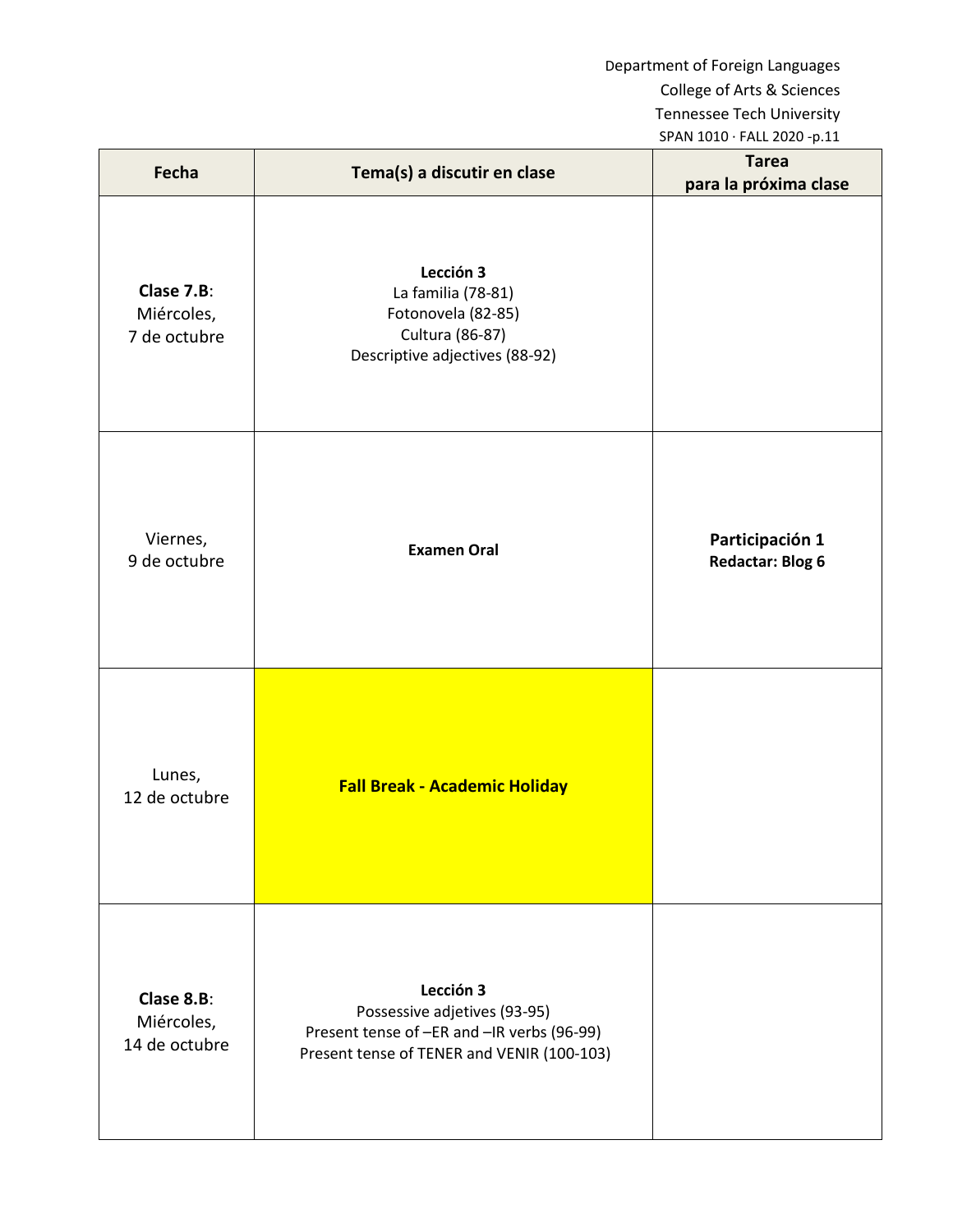| Fecha                                     | Tema(s) a discutir en clase                                                                                                                                                                                                                                                                                                 | <b>Tarea</b><br>para la próxima clase |
|-------------------------------------------|-----------------------------------------------------------------------------------------------------------------------------------------------------------------------------------------------------------------------------------------------------------------------------------------------------------------------------|---------------------------------------|
| Viernes,<br>16 de marzo                   | No hay asignaciones                                                                                                                                                                                                                                                                                                         | <b>Redactar: Blog 7</b>               |
| Clase 9.A:<br>Lunes,<br>19 de octubre     | Lección 3<br>Possessive adjetives (93-95)<br>Present tense of -ER and -IR verbs (96-99)<br>Present tense of TENER and VENIR (100-103)<br>Lectura, Escritura, Escuchar (106-109)<br>Panorama (110-13)<br>Lección 4<br>Los pasatiempos (116-19)<br>Fotonovela (120-23)<br>Cultura (124-25)<br>Composición 2 (primera versión) |                                       |
| Clase 9.B:<br>Miércoles,<br>21 de octubre | Lección 3<br>Lectura, Escritura, Escuchar (106-109)<br>Panorama (110-13)<br>Lección 4<br>Los pasatiempos (116-19)<br>Fotonovela (120-23)<br>Cultura (124-25)<br>Composición 2 (primera versión)                                                                                                                             |                                       |
| Viernes,<br>23 de octubre                 | Situación 5 – Examen Oral                                                                                                                                                                                                                                                                                                   | <b>Redactar: Blog 8</b>               |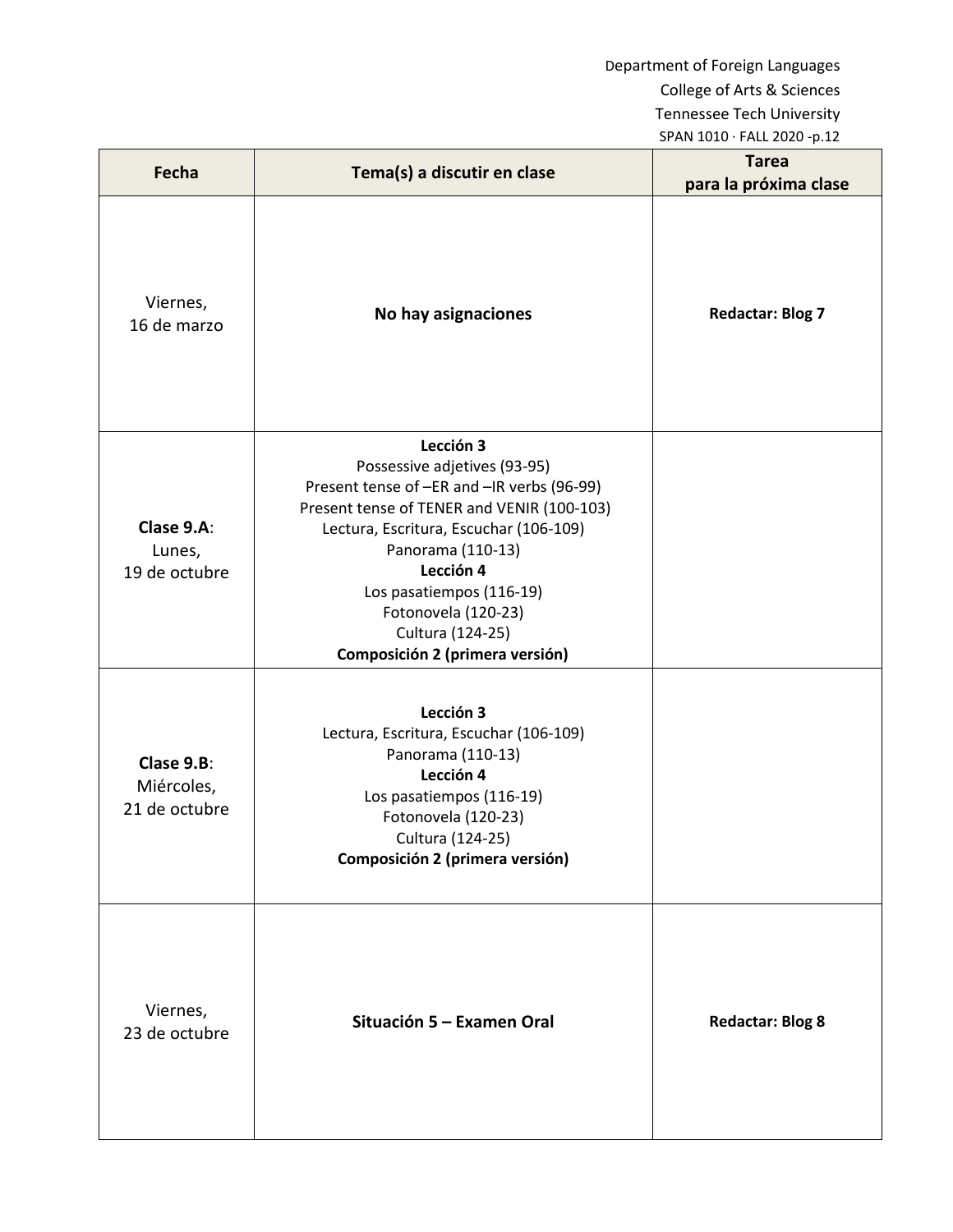| Fecha                                             | Tema(s) a discutir en clase                                                                                                                                        | <b>Tarea</b><br>para la próxima clase |
|---------------------------------------------------|--------------------------------------------------------------------------------------------------------------------------------------------------------------------|---------------------------------------|
| <b>Clase 10.A:</b><br>Lunes,<br>26 de octubre     | Lección 4<br>Present tense of IR (126-28)<br>Stem-changing verbs: e-ie, o-ue (129-32)<br>Stem-changing verbs: e-i (133-35)<br><b>Composición 2 (versión final)</b> |                                       |
| <b>Clase 10.B:</b><br>Miércoles,<br>28 de octubre | Lección 4<br>Present tense of IR (126-28)<br>Stem-changing verbs: e-ie, o-ue (129-32)<br>Stem-changing verbs: e-i (133-35)<br>Composición 2 (versión final)        |                                       |
| Viernes,<br>30 de octubre                         | Situación 6 - Examen Oral                                                                                                                                          | <b>Redactar: Blog 9</b>               |
| Clase 11.A:<br>Lunes,<br>2 de noviembre           | Lección 4<br>Verbs with irregular YO forms (136-39)<br>Lectura, Escritura, Escuchar (142-45)<br>Panorama (146-49)<br>Repaso para el examen 2                       |                                       |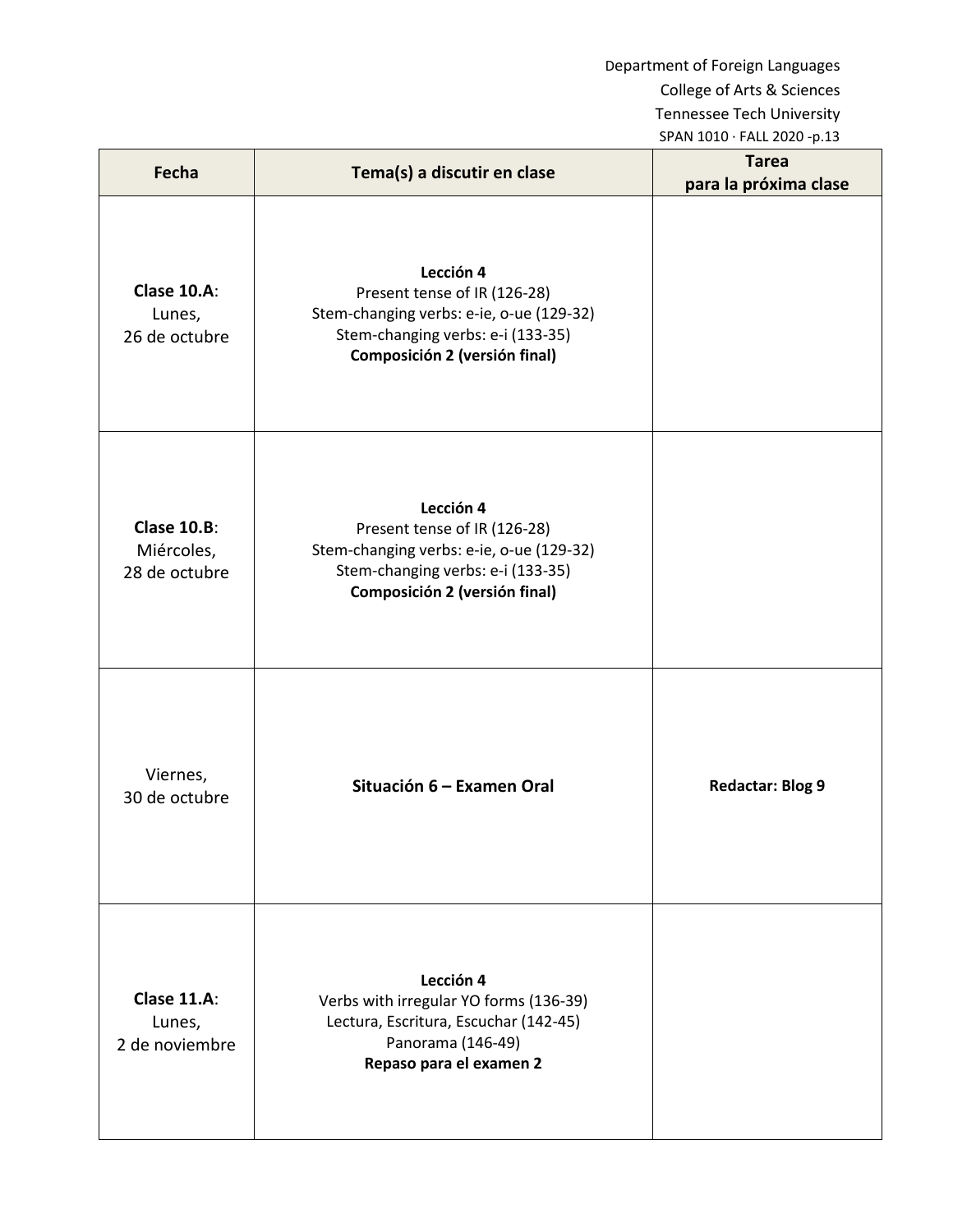| Fecha                                               | Tema(s) a discutir en clase                                                                                                                  | <b>Tarea</b><br>para la próxima clase |
|-----------------------------------------------------|----------------------------------------------------------------------------------------------------------------------------------------------|---------------------------------------|
| Clase 11.B:<br>Miércoles,<br>4 de noviembre         | Lección 4<br>Verbs with irregular YO forms (136-39)<br>Lectura, Escritura, Escuchar (142-45)<br>Panorama (146-49)<br>Repaso para el examen 2 |                                       |
| Viernes,<br>6 de noviembre                          | Situación 7 - Examen Oral                                                                                                                    | <b>Redactar: Blog 10</b>              |
| Clase 12.A:<br>Lunes,<br>9 de noviembre             | <b>Examen 2</b>                                                                                                                              |                                       |
| <b>Clase 12.B:</b><br>Miércoles,<br>11 de noviembre | <b>Examen 2</b>                                                                                                                              |                                       |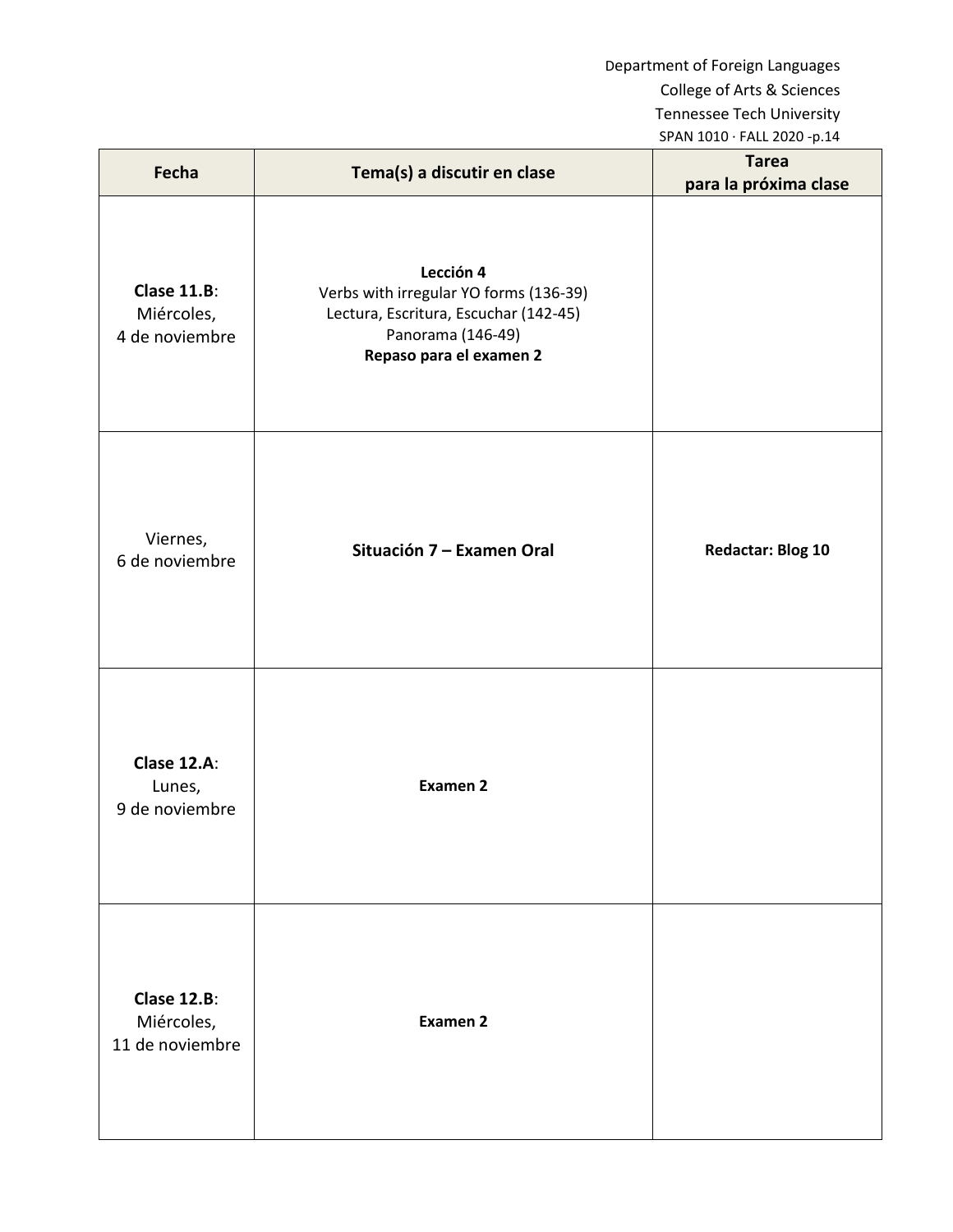| Fecha                                               | Tema(s) a discutir en clase                                                                                                                                        | <b>Tarea</b><br>para la próxima clase |
|-----------------------------------------------------|--------------------------------------------------------------------------------------------------------------------------------------------------------------------|---------------------------------------|
| Viernes,<br>13 de noviembre                         | Situación 8 – Examen Oral                                                                                                                                          | <b>Redactar: Blog 11</b>              |
| Clase 13.A:<br>Lunes,<br>16 de noviembre            | Lección 5<br>Las vacaciones (152-57)<br>Fotonovela (158-61)<br>Cultura (162-63)<br>ESTAR with conditions and emotions (164-65)<br>The present progressive (166-69) |                                       |
| <b>Clase 13.B:</b><br>Miércoles,<br>18 de noviembre | Lección 5<br>Las vacaciones (152-57)<br>Fotonovela (158-61)<br>Cultura (162-63)<br>ESTAR with conditions and emotions (164-65)<br>The present progressive (166-69) |                                       |
| Viernes,<br>20 de noviembre                         | <b>Examen oral 2</b>                                                                                                                                               | <b>Redactar: Blog 12</b>              |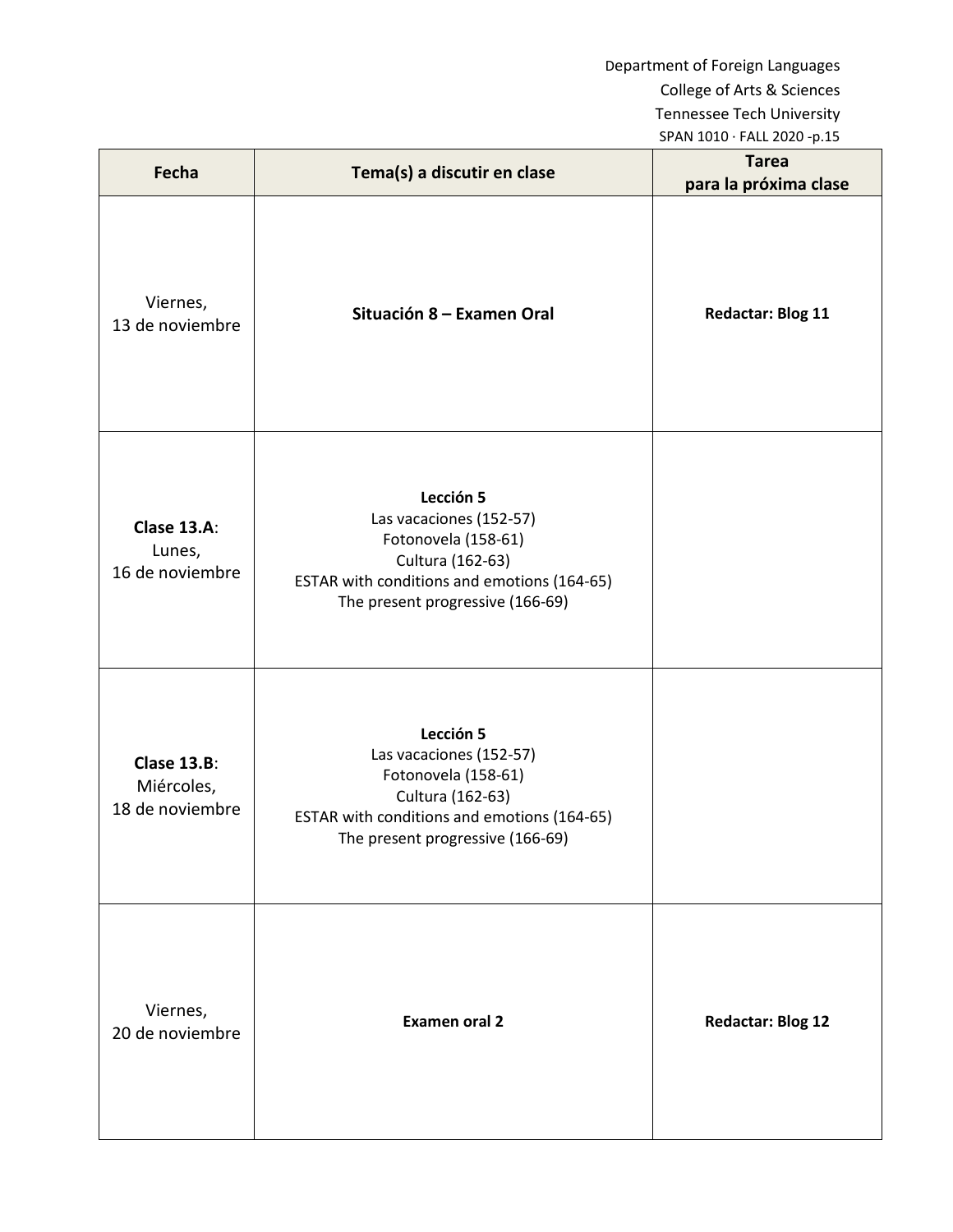| Fecha                                           | Tema(s) a discutir en clase                                                                                                                                                   | <b>Tarea</b><br>para la próxima clase |
|-------------------------------------------------|-------------------------------------------------------------------------------------------------------------------------------------------------------------------------------|---------------------------------------|
| Clase 14.A:<br>Lunes,<br>23 de noviembre        | Lección 5<br>SER and ESTAR (170-73)<br>Direct object nouns and pronouns (174-77)<br>Lectura, Escritura, Escuchar (180-83)<br>Panorama (184-87)<br>Repaso para el examen final |                                       |
| Miércoles,<br>25 de noviembre                   | <b>Thanksgiving Holiday</b>                                                                                                                                                   |                                       |
| Viernes,<br>27 de noviembre                     | <b>Thanksgiving Holiday</b>                                                                                                                                                   |                                       |
| <b>Clase 15.A:</b><br>Lunes,<br>30 de noviembre | Repaso para el examen final                                                                                                                                                   |                                       |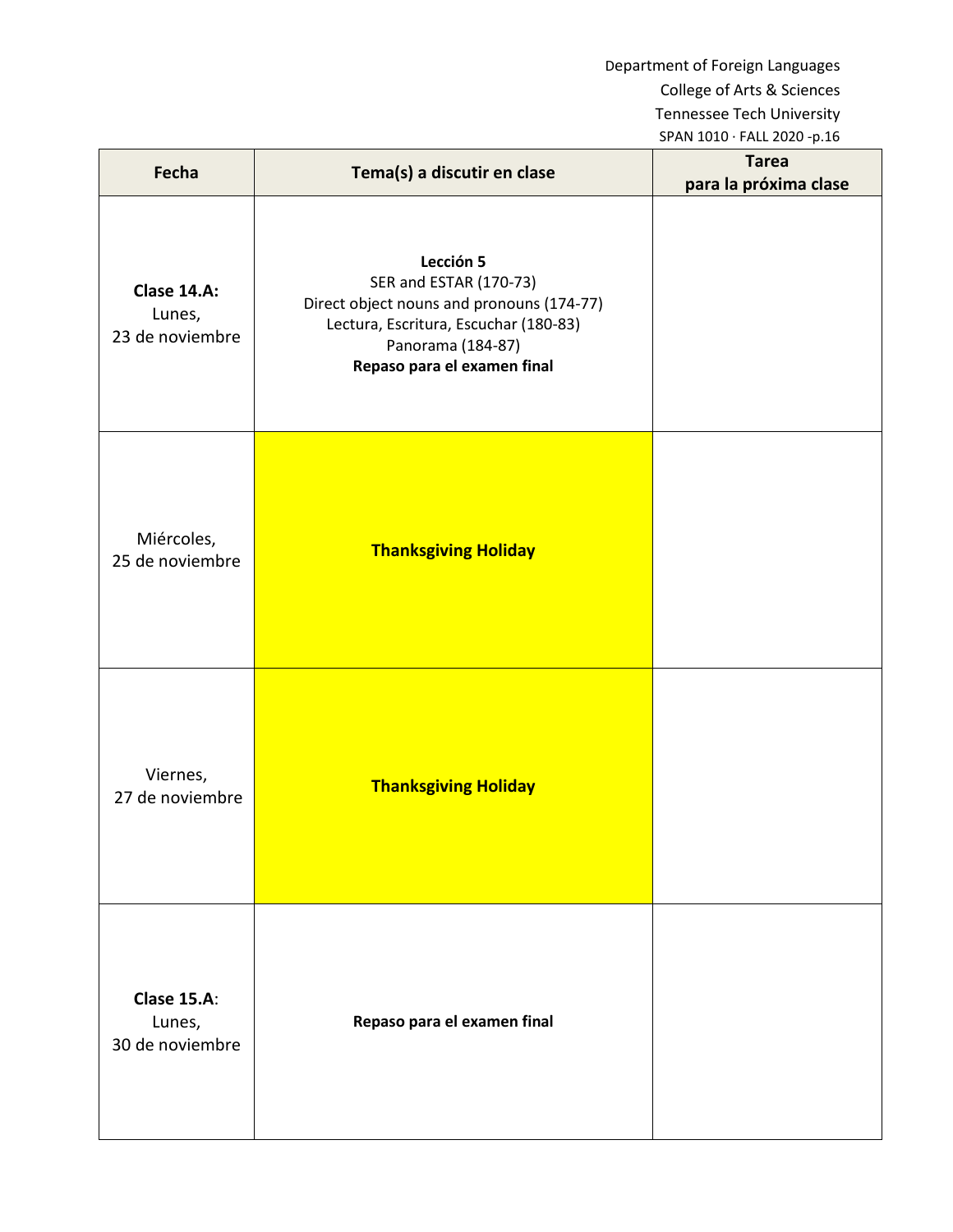| Fecha                                              | Tema(s) a discutir en clase                                                                                                                                                   | <b>Tarea</b>           |
|----------------------------------------------------|-------------------------------------------------------------------------------------------------------------------------------------------------------------------------------|------------------------|
|                                                    |                                                                                                                                                                               | para la próxima clase  |
| <b>Clase 15.B:</b><br>Miércoles,<br>2 de diciembre | Lección 5<br>SER and ESTAR (170-73)<br>Direct object nouns and pronouns (174-77)<br>Lectura, Escritura, Escuchar (180-83)<br>Panorama (184-87)<br>Repaso para el examen final |                        |
| Viernes,<br>27 de abril                            | No hay asignaciones                                                                                                                                                           | <b>Participation 2</b> |
| Miércoles,<br>9 de diciembre                       | <b>Examen final</b><br>Oakley Hall 219<br>10:30 AM - 12:30 PM                                                                                                                 |                        |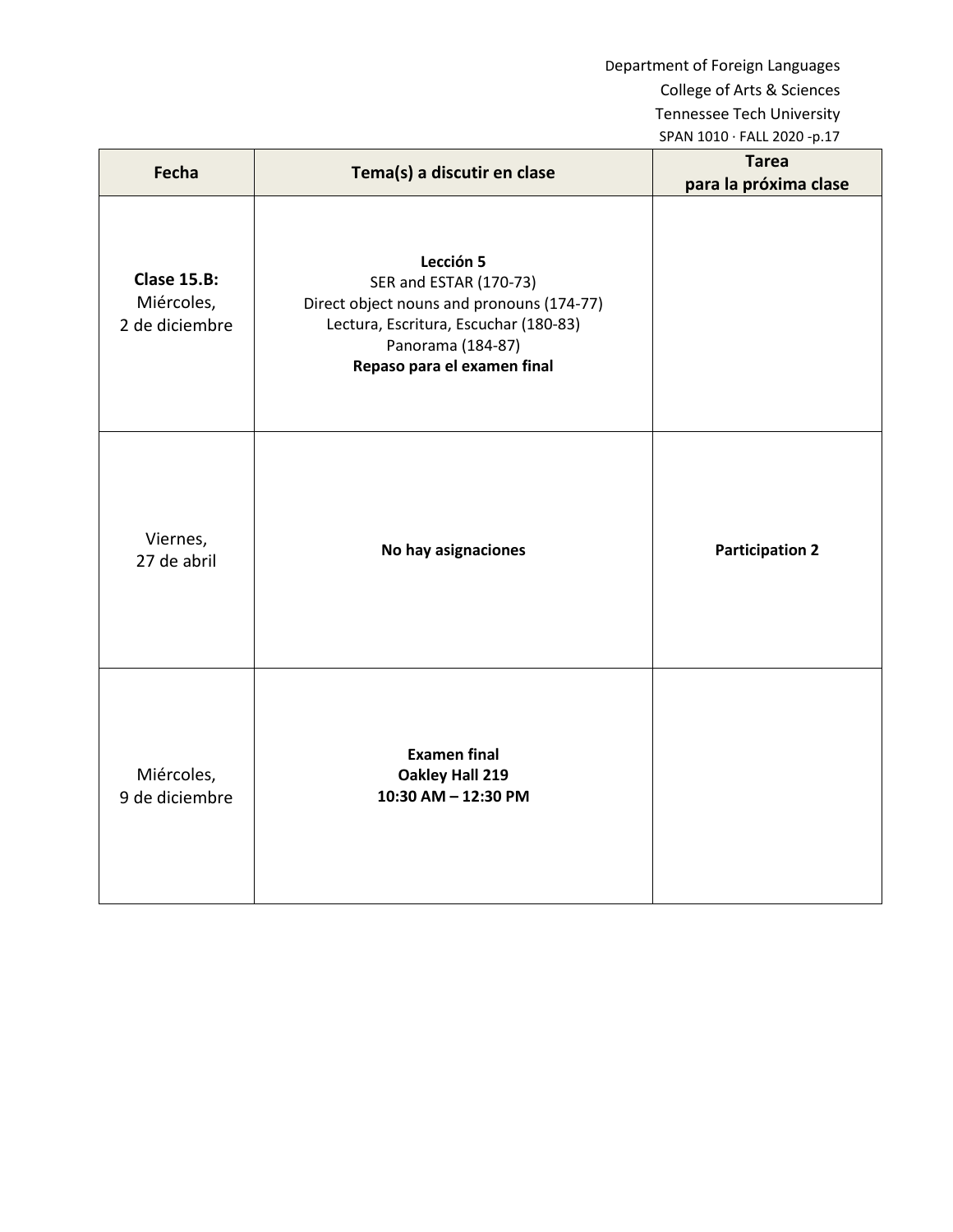#### **DIRECTIVES**

Students are responsible for the information in this syllabus throughout the semester. The instructor reserves the right to make changes to the syllabus and class assignments.

#### **PREPARING FOR CLASS**

You are expected to have each day studied the assigned grammar before coming to class. Studying and doing the homework before each class will help you contribute to any class activity. You should always take notes as you study. Do not worry if you do not understand everything, and do not be afraid to ask questions. Conversation between the students and the instructor and, more importantly, among students is the essence of this class. Learning within this framework requires much more than mere attendance; it requires that each student actively participate in the class. It is critical to your success in this course that you not only study the materials but that you also actively reflect on them by taking notes, doing additional research, or approaching your classmates with questions outside the class.

#### **CIVILITY**

Cellular phones, headphones, blackberries, laptops and any other such devices are strictly prohibited in this class. Students using electronic devices will be considered absent for the day. Let your instructor know if you are expecting an emergency call. Eating and drinking in this class is discouraged since communication among students is an essential element of the learning experience. All students are expected to pay attention to the instructor and to their classmates at all times and engage in each activity as expected of them. While in class, you will be expected to behave appropriately. Students who engage in inappropriate or disruptive behavior will be dismissed from the class. Inappropriate behavior includes sleeping or blatant lack of attention (gazing out the window, texting, working on assignments for a different class), private or unrelated conversations, disrespectful comments and disregard for directions as provided by the instructor or as expected from a college student. While in class you should pay attention and participate actively in discussion when appropriate.

### **STUDENT ACADEMIC MISCONDUCT POLICY**

Maintaining high standards of academic integrity in every class at Tennessee Tech is critical to the reputation of Tennessee Tech, its students, alumni, and the employers of Tennessee Tech graduates. The Student Academic Misconduct Policy describes the definitions of academic misconduct and policies and procedures for addressing Academic Misconduct at Tennessee Tech. For details, view the Tennessee Tech's Policy 217 – Student Academic Misconduct a[t Policy Central.](https://tntech.policytech.com/dotNet/noAuth/login.aspx?ReturnUrl=%2fDefault.aspx%3fauto%3dfalse&auto=false&public=true)

#### **DISABILITY ACCOMMODATION**

Students with a disability requiring accommodations should contact the Office of Disability Services (ODS). An Accommodation Request (AR) should be completed as soon as possible, preferably by the end of the first week of the course. The ODS is located in the Roaden University Center, Room 112; phone 372-6119. For details, view the Tennessee Tech's Policy 340 – Services for Students with Disabilities a[t Policy Central.](https://tntech.policytech.com/dotNet/noAuth/login.aspx?ReturnUrl=%2fDefault.aspx%3fauto%3dfalse&auto=false&public=true)

#### **COVID – 19**

1. Students must take personal responsibility in following the recommended CDC COVID-19 guidelines. Students are expected follow all COVID-19 directives published by Tennessee Tech including, but not limited to, notices on Tennessee Tech's webpage, building and facilities signage, and similar publications. The university's Return to Campus Student Handbook can be found at [https://www.tntech.edu/return/index.php.](https://www.tntech.edu/return/index.php)